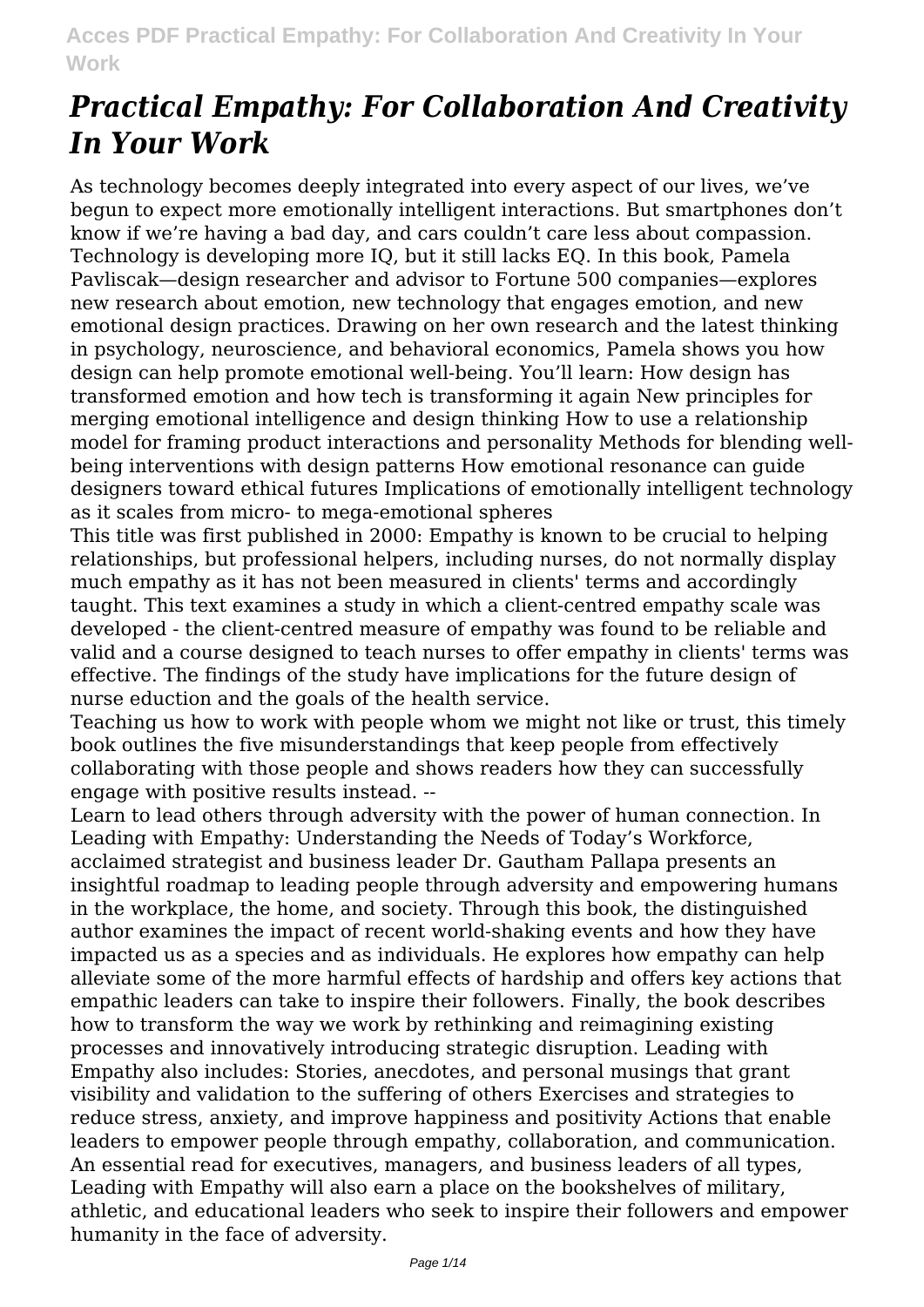Raising Human Beings Your Competitive Advantage for Personal, Team, and Business Success The Measurement and Development of Empathy in Nursing Change Leader Practical Guide Aligning Design Strategy with Human Behavior Learning to Do What Matters Most Collaborative Product Design

*We live in a challenging, complex, inter-connected and unpredictable world beset by a range of seemingly insoluble problems. But, says Michael Fullan—an internationally acclaimed authority on organizational change—we have an increasing understanding of how to tackle complex change. This involves developing a new kind of leader: one who recognizes what is needed to bring about deep and lasting changes in living systems at all levels. These leaders need a deep understanding of what motivates us as human beings and how we tap into and influence other people's self-motivation. In his previous bestselling books The Six Secrets of Change, Leading in a Culture of Change, and Turnaround Leadership, Michael Fullan examined the concepts and processes of change. In Change Leader he turns his focus to the core practices of leadership that are so vital for leading in today's complex world. He reveals seven core practices for today's leaders, all of which appear to be deceptively simple but actually get to the essence of what differentiates a powerful leader from one who is merely competent: Practice Drives Theory Be Resolute Motivate the Masses Collaborate to Compete Learn Confidently Know Your Impact Sustain Simplexity Throughout the book Fullan argues that powerful leaders have built bedrocks of credibility, have learned how to identify the few things that matter most, and know how to leverage their skills in ways that benefit their entire organization. The author shows leaders how to avoid policies and strategies that focus on shallow and short-term goals and develop leadership skills for long-term success. With a wealth of illustrative examples from business, education, nonprofit, and government sectors Change Leader provides a much-needed leadership guide for today's turbulent climate.*

*Real critique has become a lost skill among collaborative teams today. Critique is intended to help teams strengthen their designs, products, and services, rather than be used to assert authority or push agendas under the guise of "feedback." In this practical guide, authors Adam Connor and Aaron Irizarry teach you techniques, tools, and a framework for helping members of your design team give and receive critique. Using firsthand stories and lessons from prominent figures in the design community, this book examines the good, the bad, and the ugly of feedback. You'll come away with tips, actionable insights, activities, and a cheat sheet for practicing critique as a part of your collaborative process. This book covers: Best practices (and anti-patterns) for giving and receiving critique Cultural aspects that influence your ability to critique constructively When, how much, and how often to use critique in the creative process Facilitation techniques for making critiques timely and more effective Strategies for dealing with difficult people and challenging situations*

*"Stunning in its simplicity, revolutionary in its impact, Completely Connected is the* Page 2/14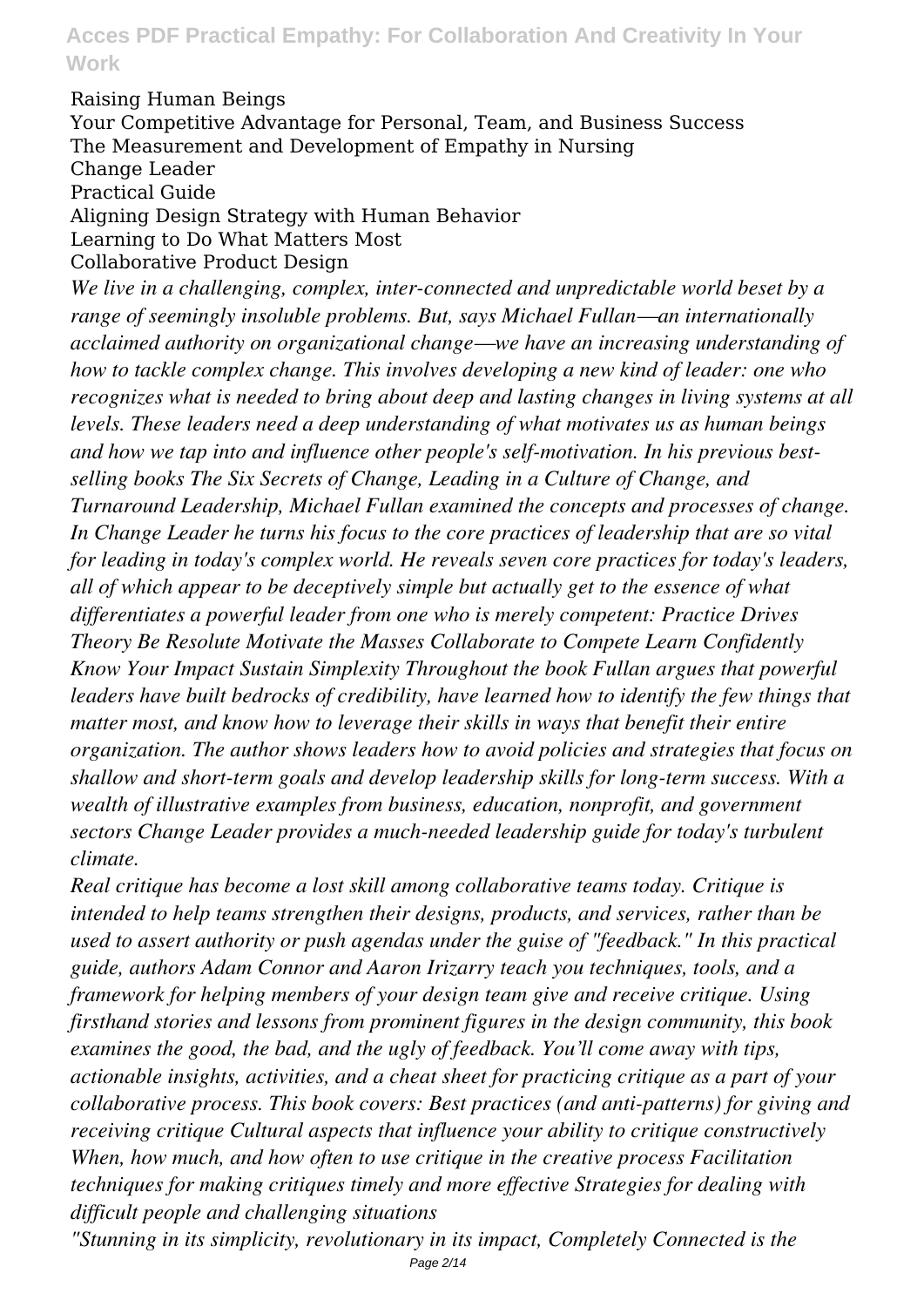*profound made practical. It's not just about connecting with others - though your relationships will never be the same. It's not just about connecting with yourself - though that's where it all starts. This uniquely powerful skill unites heart and brain, empathy and insight, and your inner life with the outer world. Doing so builds social-emotional intelligence, a valuable asset in living a joyful, engaged life. From personal relationships to work and school - to being a contributing member of society - Completely Connected guides you through the essentials of being human. In this book, Rita Marie Johnson shares the Connection Practice, a unique method for connecting with ourselves and others that is supported by scientific research and testimony from people around the world ... You'll discover how to: achieve maximum brain functioning for greater creativity and performance resolve conflicts quickly and effectively for a safe, productive environment release negative baggage and boost confidence and self-esteem promote collaboration and a sense of belonging in teams and groups integrate your inner strengths and find practical answers to living in the world Johnson's vision is a world where every person practices the art of connection and passes this gift on to the next generation. Through the vivid examples she shares, she spells out exactly how that vision can be realized."--Publisher's description.*

*Includes a Touchstone reading group guide in unnumbered pages at end of work.*

*Leading with Uncommon Sense*

*Collaborating with the Enemy*

*Through Lean User Research*

*Emotionally Intelligent Design*

*Empathy (HBR Emotional Intelligence Series)*

*Designing for People*

*The 5 Steps of Empathy and Collaboration*

*The Development of Empathy*

*A cult read among designers for more than half a century, the famous manifesto of America's greatest industrial designer is finally back in print!*

*This book offers alternatives to typical leadership, highlighting new ways of thinking about how individuals can lead effectively. Specifically, it integrates several fields, including neuroscience, behavioral economics, mindfulness, cognitive and social psychology, emotional intelligence, and management decision-making. The authors challenge the "common sense," mainstream thinking about leadership, arguing that effective leadership depends on a more complicated understanding of the underlying dynamics.When leaders rely on the common sense that they have been taught explicitly or implicitly about leadership, the results are often not effective—for themselves personally, for their followers, for the organizations in which they lead, and for society as a whole. For example, aspiring leaders often believe that the mark of good leaders is their ability to come up with quick answers to problems. Others believe that one's ability to minimize complexity and uncertainty indicates leadership potential. In addition, despite the literature suggesting the value of engaging in self-reflection, few leaders regularly step back and look inward. Even* Page 3/14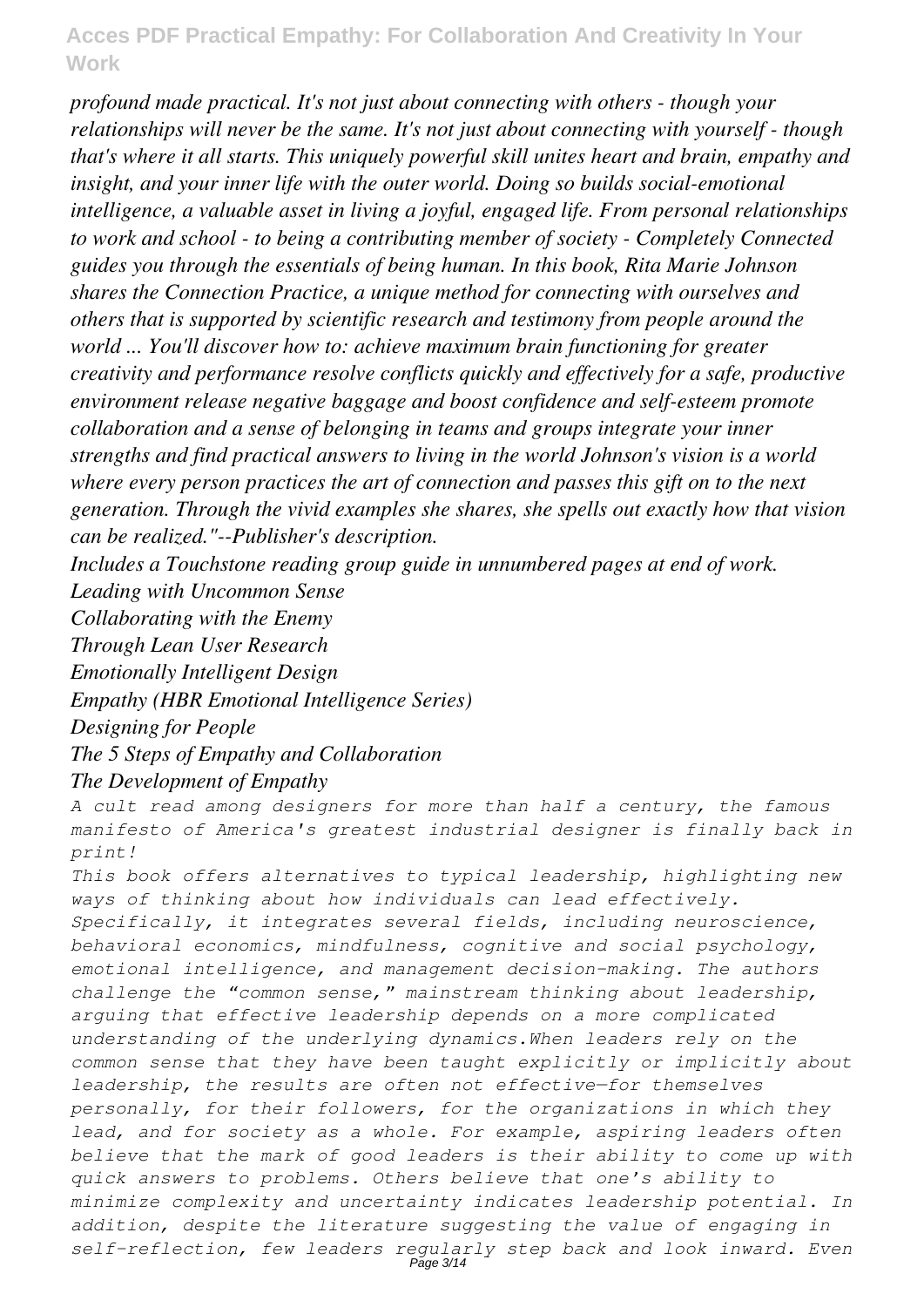*those who can intellectually discuss emotional intelligence often focus on their ability to influence the emotions of others rather than reflecting on and learning from their own emotions.The book calls for leaders to operate with more humility and greater awareness of the multiple contexts in which they function—approaches that improve life for all organizational members. As leaders become more effective, they will become healthier and more satisfied, less harried, more grounded, and more fulfilled in their lives.*

*"This thought-provoking volume offers psychological perspectives on the formation of empathy and how this determines both antisocial and prosocial behaviors in individuals. It offers a theoretically grounded and empirically proven integrated approach, helping readers gain a holistic understanding of human nature, and the need for empathic interaction between people. Larysa Zhuravlova and Oleksiy Chebykin study the evolution of empathy, peculiarities from birth to old age, and its role in the moral and spiritual development of a person. Key sections explore: Theoretical and methodological principles of empathy research; genesis and development of human empathy; phylogenetic preconditions for empathy; psychological features of the ontogenesis of empathy; key factors in personality development and the experimental study of empathy. Considering a vision for a society based on empathic relationships, which could be a deterrent to discrimination, help resolve problems of environmental issues, harmonize interpersonal relationships and resolve conflict, this new text is for advanced students of developmental, and educational psychology"--*

*Cloud Computing: Web-Based Applications That Change the Way You Work and Collaborate On-Line Computing as you know it has changed. No longer are you tied to using expensive programs stored on your computer. No longer will you be able to only access your data from one computer. No longer will you be tied to doing work only from your work computer or playing only from your personal computer. Enter cloud computing—an exciting new way to work with programs and data, collaborate with friends and family, share ideas with coworkers and friends, and most of all, be more productive! The "cloud" consists of thousands of computers and servers, all linked and accessible to you via the Internet. With cloud computing, everything you do is now webbased instead of being desktop-based; you can access all your programs and documents from any computer that's connected to the Internet. Whether you want to share photographs with your family, coordinate volunteers for a community organization, or manage a multi-faceted project in a large organization, cloud computing can help you do it more easily than ever before. Trust us. If you need to collaborate, cloud computing is the way to do it. • Learn what cloud computing is, how it works, who should use it, and why it's the wave of the future. • Explore the practical benefits of cloud computing, from saving money on expensive programs to accessing your documents ANYWHERE. • See just how easy it is to manage work and personal schedules, share documents with coworkers and friends, edit digital photos, and much more! • Learn how to use web-based applications to collaborate on reports and*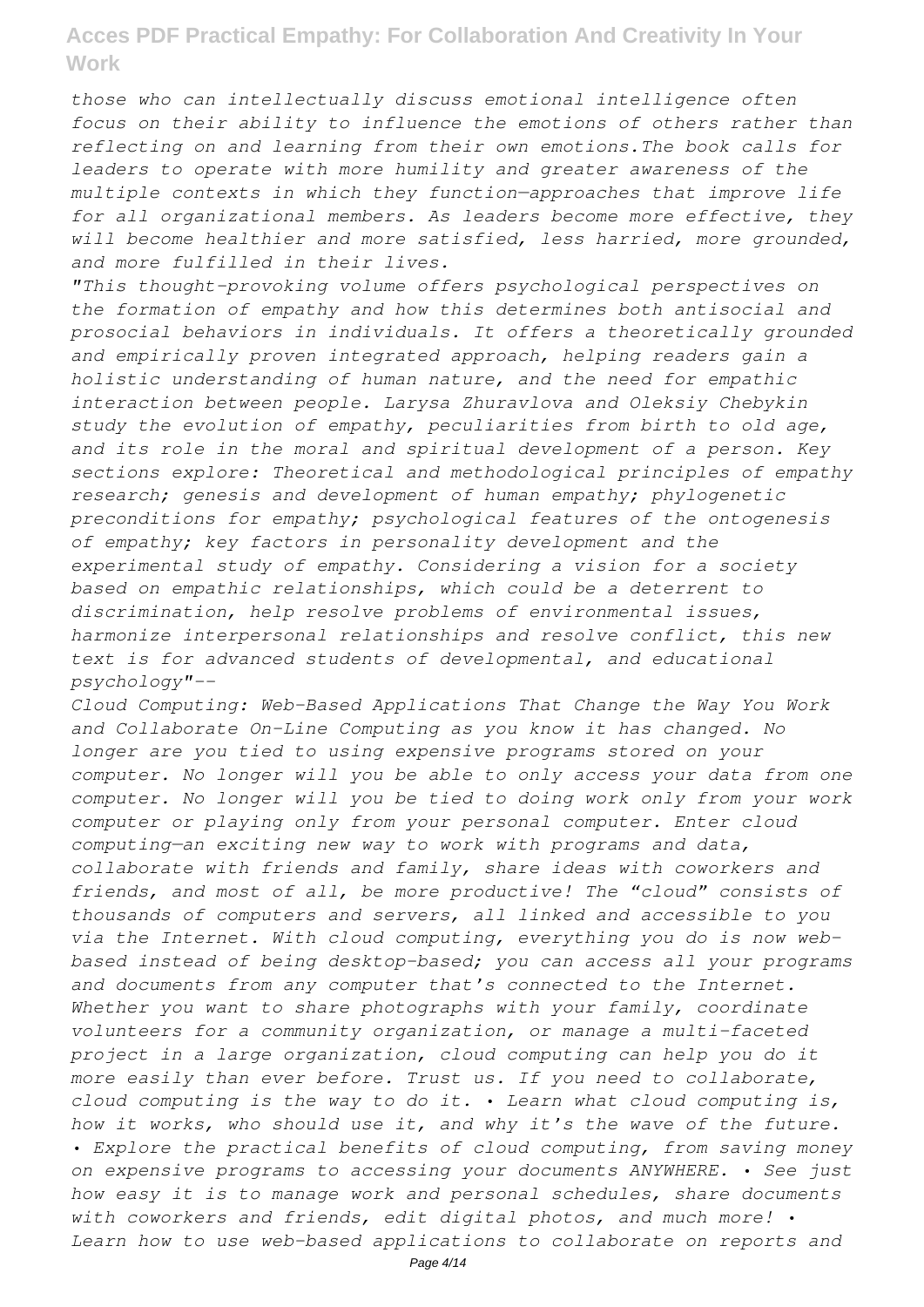*presentations, share online calendars and to-do lists, manage large projects, and edit and store digital photographs. Michael Miller is known for his casual, easy-to-read writing style and his ability to explain a wide variety of complex topics to an everyday audience. Mr. Miller has written more than 80 nonfiction books over the past two decades, with more than a million copies in print. His books for Que include Absolute Beginner's Guide to Computer Basics, Googlepedia: The Ultimate Google Resource, and Is It Safe?: Protecting Your Computer, Your Business, and Yourself Online. His website is located at www.molehillgroup.com. Covers the most popular cloud-based applications, including the following: • Adobe Photoshop Express • Apple MobileMe • Glide OS • Google Docs • Microsoft Office Live Workspace • Zoho Office CATEGORY: Web Applications COVERS: Cloud Computing USER LEVEL: Beginner-Intermediate Mental Models Practical Empathy The Four Types of Human Behaviour (or, How to Understand Those Who Cannot Be Understood) Interviewing Users How to Do Hard Things in a Human Way UnSelfie Empathy for Change Design, When Everybody Designs*

It's easier than ever to build a new product. But developing a great product that people actually want to buy and use is another story. Build Better Products is a hands-on, step-by-step guide that helps teams incorporate strategy, empathy, design, and analytics into their development process. You'll learn to develop products and features that improve your business's bottom line while dramatically improving customer experience.

The role of design, both expert and nonexpert, in the ongoing wave of social innovation toward sustainability. In a changing world everyone designs: each individual person and each collective subject, from enterprises to institutions, from communities to cities and regions, must define and enhance a life project. Sometimes these projects generate unprecedented solutions; sometimes they converge on common goals and realize larger transformations. As Ezio Manzini describes in this book, we are witnessing a wave of social innovations as these changes unfold—an expansive open co-design process in which new solutions are suggested and new meanings are created. Manzini distinguishes between diffuse design (performed by everybody) and expert design (performed by those who have been trained as designers) and describes how they interact. He maps what design experts can do to trigger and support meaningful social changes, focusing on emerging forms of collaboration. These range from communitysupported agriculture in China to digital platforms for medical care in Canada; from interactive storytelling in India to collaborative housing in Milan. These cases illustrate how expert designers can support these collaborations—making their existence more probable, their practice easier, their diffusion and their convergence in larger projects more effective. Manzini draws the first comprehensive picture of design for social innovation: the most dynamic field of action for both expert and nonexpert designers in the coming decades.

This book demonstrates the ever-changing landscape of information services today and the need to reevaluate curriculum, competency training, professional development, and lifelong learning in order to stay abreast of current trends and issues, and more significantly, remain competent to address the changing user needs of the information community.

Michael Ventura, entrepreneur and CEO of award-winning strategy and design firm Sub Rosa, shares "how to unlock our ability to design solutions, spark innovation, and solve tough challenges with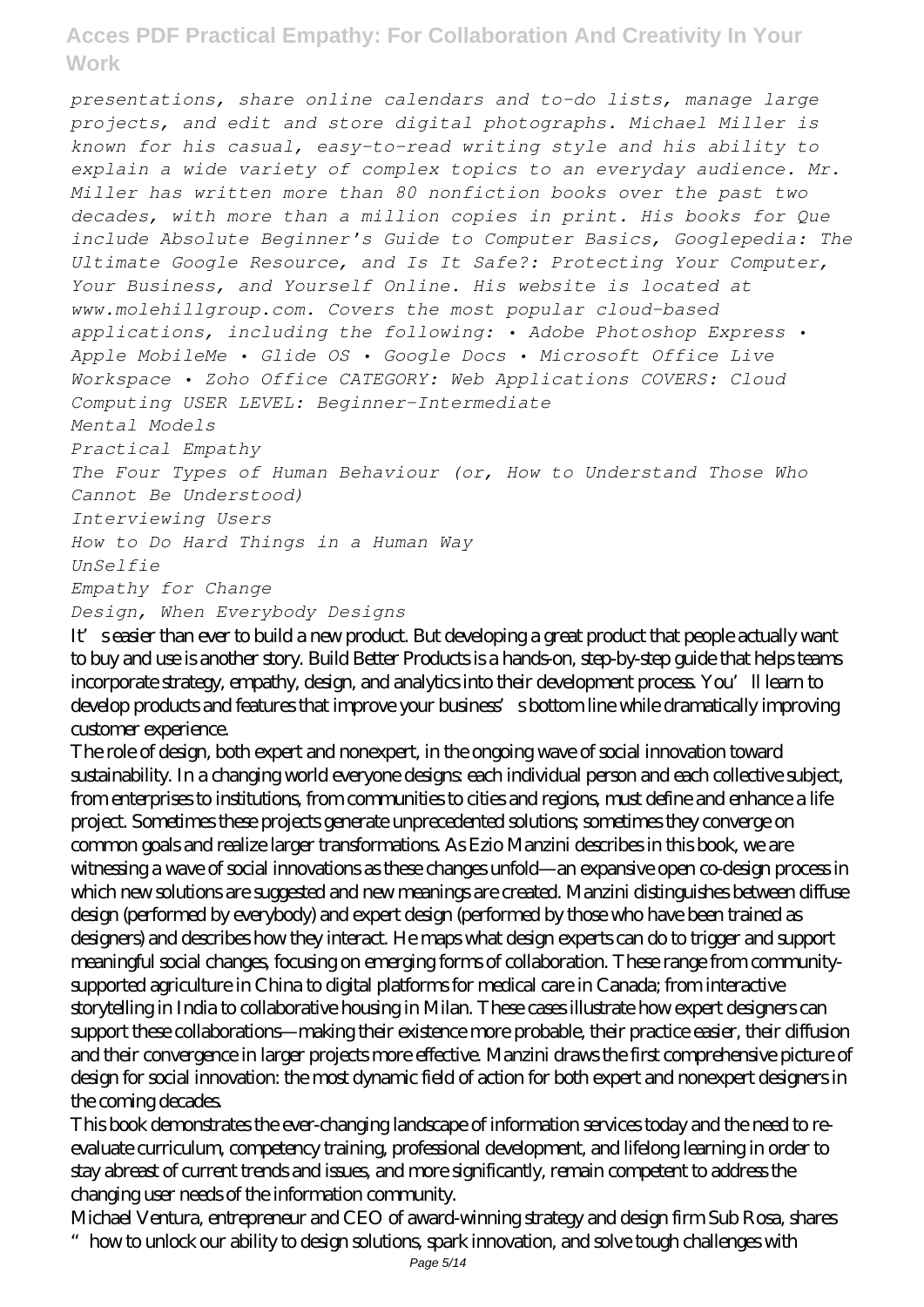empathy at the center" (Arianna Huffington). Having built his career working with iconic brands and institutions such as General Electric, Google, Nike, Warby Parker, and also The United Nations and the Obama Administration, Michael Ventura offers entrepreneurs and executives a radical new business book and way forward. Empathy is not about being nice. It's not about pity or sympathy either. It's about understanding—your consumers, your colleagues, and yourself—and it's a direct path to powerful leadership. As such, Applied Empathy presents real strategies, based on Sub Rosa's design work and the popular class Ventura and his team have taught at Princeton University, on how to make lasting connections and evolve your business internally (your employees, culture, and product/services) as well as externally (your brand, consumers, and value). " The most neglected fact in business is we're all human. Michael Ventura makes a powerful argument that empathy is the secret sauce of 21st century business. The more digital we get, the more empathy we need" (Chip Conley, New York Times bestselling author of Emotional Equation). For leaders of all levels, this groundbreaking guide lays the foundation to establish a diverse, inventive, and driven team that can meet the challenges of today's ever-evolving marketplace. If you want to connect to the people you work with, you have to understand them first.

Why Empathetic Kids Succeed in Our All-About-Me World

A Practical Guide for Designing and Running Better Surveys

Radical Empathy

How to Uncover Compelling Insights

Web-Based Applications That Change the Way You Work and Collaborate Online Build Better Products

A Biopsychosocial Approach to Understanding Compassion for Therapists and Parents Solutions for Health and Health Care

*The 2020 crisis is producing a deep revision of values, where Empathy and Collaboration emerge among the most important. The author proposes 5 simple steps that facilitate establishing constructive relationships, of mutual realization, essential today with those of us in quarantine, and after the post crisis in our relationship with others.*

*There is no single methodology for creating the perfect product—but you can increase your odds. One of the best ways is to understand users' reasons for doing things. Mental Models gives you the tools to help you grasp, and design for, those reasons. Adaptive Path cofounder Indi Young has written a roll-up-your-sleeves book for designers, managers, and anyone else interested in making design strategic, and successful.*

*What is Violent Communication? If "violent" means acting in ways that result in hurt or harm, then much of how we communicate—judging others, bullying, having racial bias, blaming, finger pointing, discriminating, speaking without listening, criticizing others or ourselves, name-calling, reacting when angry, using political rhetoric, being defensive or judging who's "good/bad" or what's "right/wrong" with people—could indeed be called "violent communication." What is Nonviolent Communication? Nonviolent Communication is the integration of four things: • Consciousness: a set of principles that support living a life of compassion, collaboration, courage, and authenticity • Language: understanding how words contribute to connection or distance • Communication: knowing how to ask for what we want, how to hear others even in disagreement, and how to move toward solutions that work for all • Means of influence: sharing "power with others" rather than using "power over others" Nonviolent Communication serves our desire to do three things: • Increase our ability to live with choice, meaning, and connection • Connect empathically with self and others to have more satisfying relationships • Sharing of resources so everyone is able to benefit*

*Embracing the Counterintuitive Side of Collaboration Think of your to-do list at work. Chances are the most important tasks require you to work with others—and the success of those endeavors depends on the effectiveness of your collaboration. According to*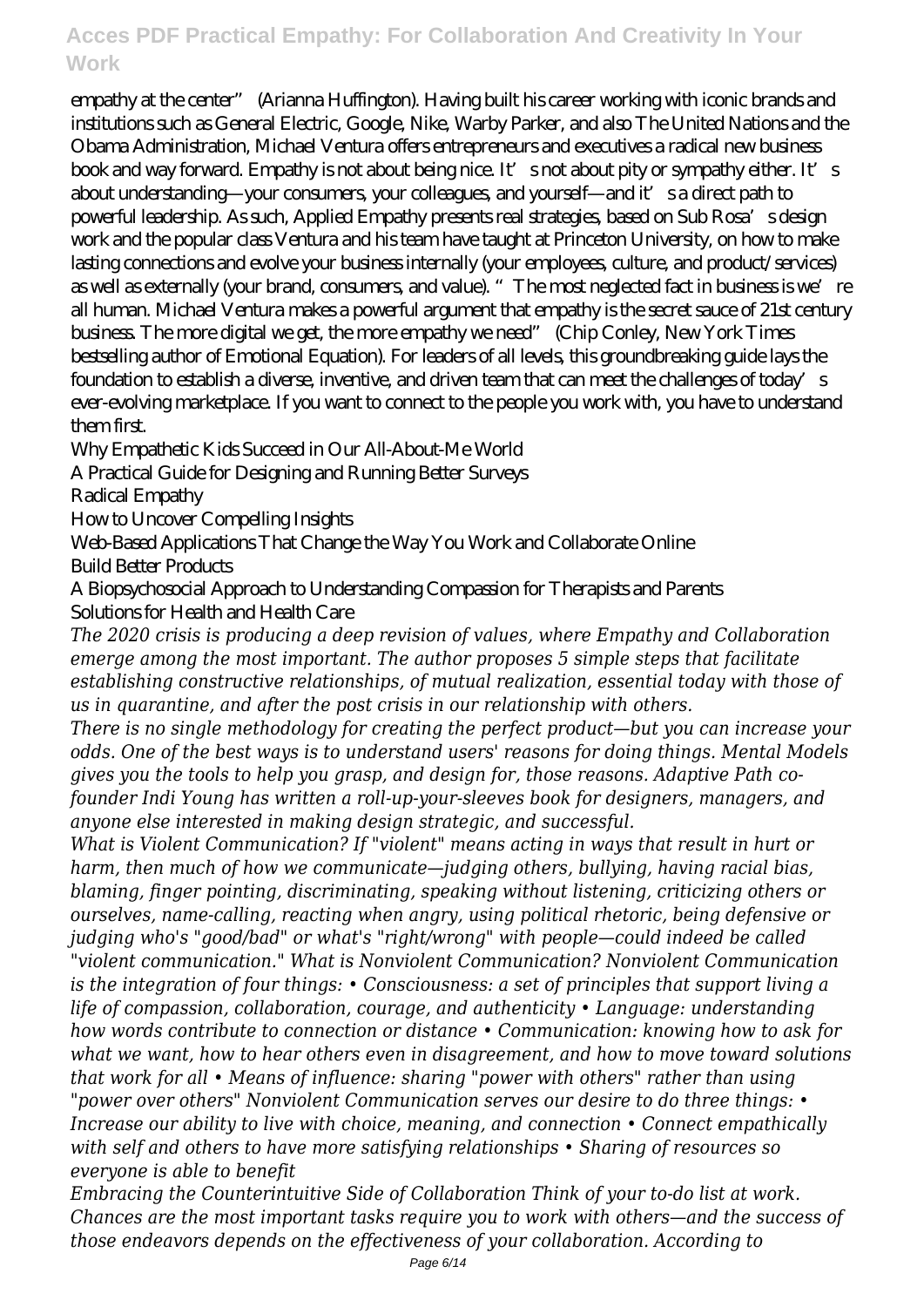*management expert Leigh Thompson, collaboration that is conscious, planned, and focused on generating new ideas builds excitement and produces what she calls a "creative conspiracy." Teams that conspire to organize themselves, motivate one another, and combine their talents to meet creative challenges are the hallmark of the most successful organizations. In this book, Thompson reveals the keys to the kind of collaboration that allows teams to reach their full creative potential and maximize their results. She also reveals a host of surprising findings; for example: • Left to their own devices, teams are less creative than individuals • Providing "rules" to teams actually increases inventiveness • Striving for quality results in less creativity than striving for quantity • Fluctuating membership enhances a team's innovation • Most leaders cannot articulate the four basic rules of brainstorming Thompson combines broad-ranging research with real-life examples to offer strategies and practices designed to help teams and their leaders capitalize on what actually works when it comes to creative collaboration. Creative Conspiracy*

*challenges managers to adopt an unconventional approach to leading teams that, done right, will lead to the creative success of every team—and every organization.*

*Validating Product Ideas*

*The Empathy Factor*

*The New Language of Leadership*

*The New Rules of Breakthrough Collaboration*

*Understanding the Needs of Today's Workforce*

*Cloud Computing*

*Rethinking How We Create Products*

*Consumer Informatics and Digital Health*

The renowned child psychologist explains how to cultivate a better parent-child relationship while also nurturing empathy, honesty, resilience, and independence. Parents have an important task: figure out who their child is--his or her skills, preferences, beliefs, values, personality traits, goals, and direction--get comfortable with it, and then help him or her pursue and live a life that is congruent with it. But parents also want to have influence. They want their kid to be independent, but not if he or she is going to make bad choices. They don't want to be harsh and rigid, nor do they want a noncompliant, disrespectful kid. They want to avoid being too pushy and overbearing, but not if an unmotivated, apathetic kid is what they'll have to show for it. They want to have a good relationship with their kid, but not if that means being a pushover. They don't want to scream, but they do want to be heard. Good parenting is about striking the balance between a child's characteristics and a parent's desire to have influence. Now, Dr. Ross Greene offers a detailed and practical guide for raising children in a way that enhances relationships, improves communication, and helps kids learn how to resolve disagreements without conflict. Through his well-known model of solving problems collaboratively, parents can forgo time-out and sticker charts; stop badgering, berating, threatening, and punishing; allow their kids to feel heard and validated. From homework to hygiene and curfews to screen time, Raising Human Beings arms parents with the tools they need to raise kids in ways that are non-punitive and non-adversarial to bring out the best in both parents and children.--Adapted from dust jacket.

Most people believe that meetings are a huge waste of time – and they're right. Though meetings are essential to the life of any organization, they tend to be boring, inefficient, and unproductive. But they don't have to be. Mission Critical Meetings shows you how to facilitate meetings that participants will look forward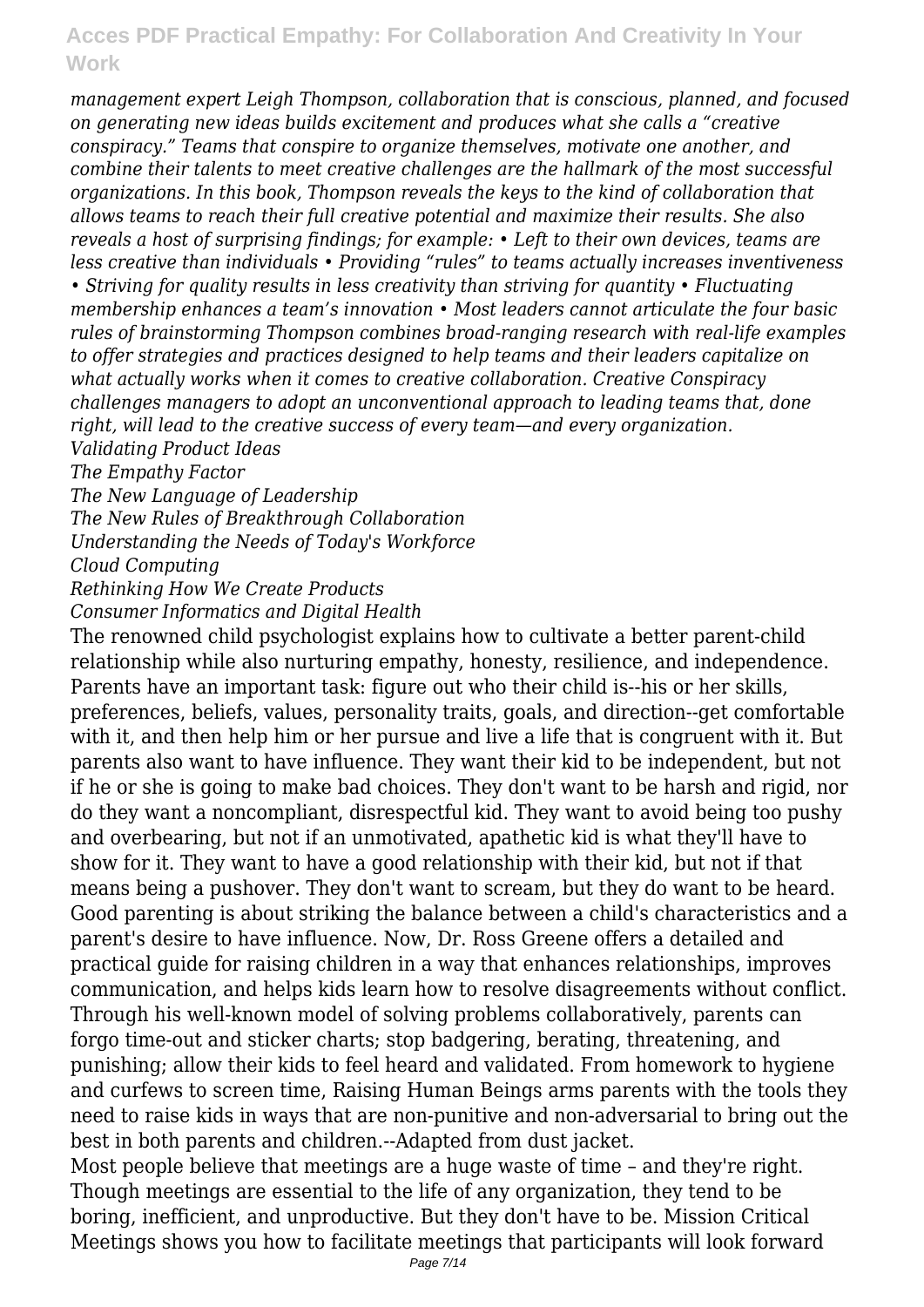to. You'll learn how to:  $\cdot$  get participants engaged  $\cdot$  keep everyone on track  $\cdot$  boost creativity · foster a sense of teamwork · make and implement decisions · ...and much more The impact of a well-run meeting extends far beyond the short-term enthusiasm of its participants. When you use the techniques described in this book, members will be better equipped to stay on task, work toward a common goal, and contribute to the success of your organization.

The purpose of this text is to organize the voluminous material on empathy in a coherent and practical manner, filling a gap that exists in the current therapeutic literature. Empathy in Counseling and Psychotherapy: Perspectives and Practices comprehensively examines the function of empathy as it introduces students and practitioners to the potential effectiveness of utilizing empathic understanding in the treatment process. Employing empathy with full recognition of its strengths and limitations promotes sound strategies for enhancing client development. As an integral component of the therapeutic relationship, empathic understanding is indispensable for engaging clients from diverse backgrounds. This cogent work focuses on understanding empathy from a wide range of theoretical perspectives and developing interventions for effectively employing the construct across the course of treatment. The book also presents a new approach for integrating empathy through a Multiple Perspective Model in the therapeutic endeavor. Organized into three sections, the text addresses empathy in the following capacities: \*historical and contemporary perspectives and practices in counseling and psychotherapy; \*theoretical orientations in counseling and psychotherapy; and \*a Multiple Perspective Model in counseling and psychotherapy. This widely appealing volume is designed for use in courses in counseling and therapy techniques, theories of counseling and psychotherapy, and the counseling internship, and is a valuable resource for counselors, psychotherapists, psychologists, psychiatrists, social workers, and other related fields of inquiry in the human services.

Want to know what your users are thinking? If you're a product manager or developer, this book will help you learn the techniques for finding the answers to your most burning questions about your customers. With step-by-step guidance, Validating Product Ideas shows you how to tackle the research to build the best possible product.

How to Create a More Understanding World

A Modern Approach to Building Successful User-Centered Products

Uniting Our Empathy and Insight for Extraordinary Results Born for Love

Phenomenology, Structure, and Human Nature

Creating a Collaborative Partnership with Your Child

The Big Book of Conflict Resolution Games: Quick, Effective Activities to Improve

Communication, Trust and Collaboration

Conventional product development focuses on the solution.

Empathy is a mindset that focuses on people, helping you to

understand their thinking patterns and perspectives. Practical

Empathy will show you how to gather and compare these patterns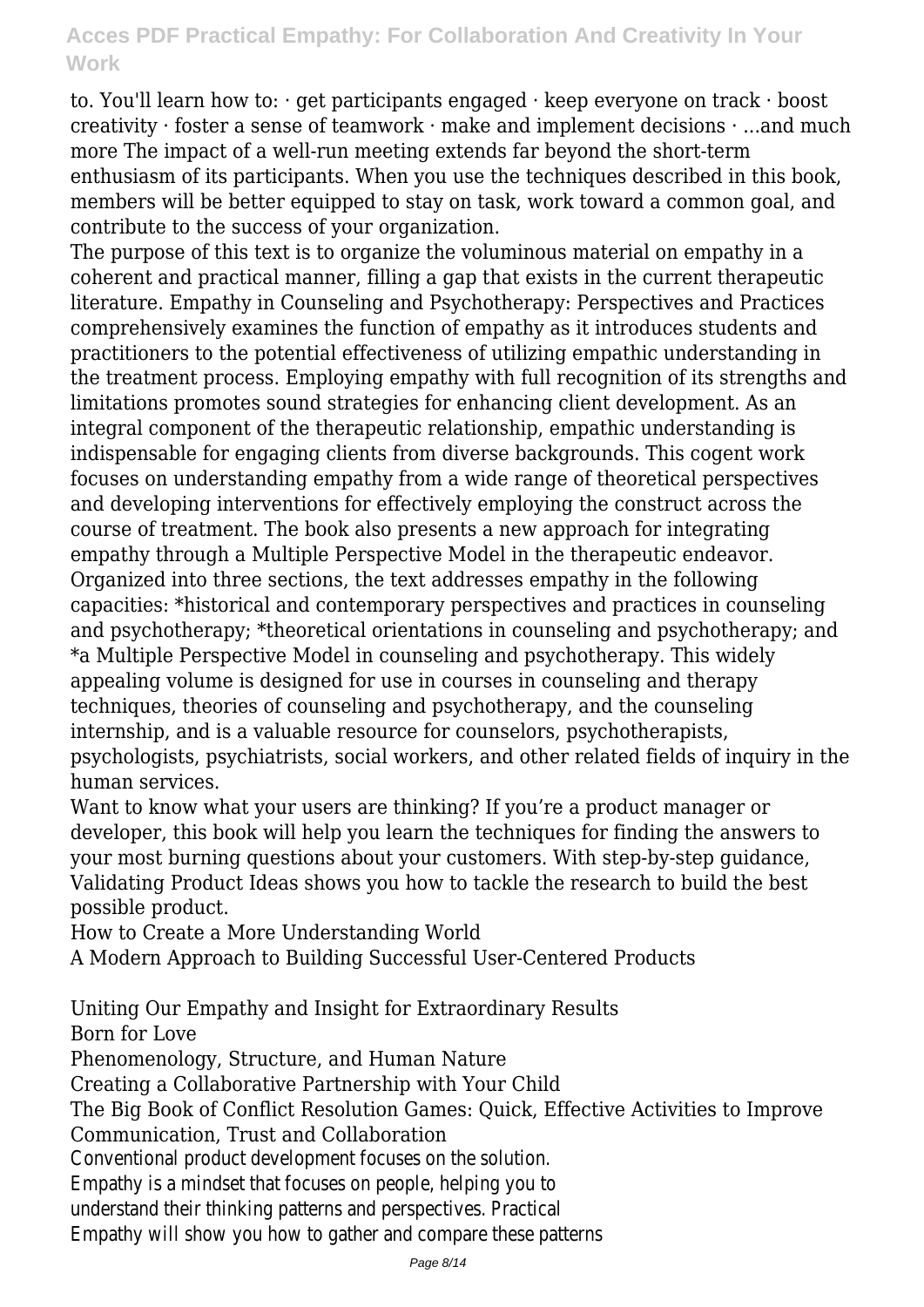to make better decisions, improve your strategy, and collaborate successfully.

Leadership is hard. How can you balance compassion for your people with effectiveness in getting the job done? A global pandemic, economic volatility, natural disasters, civil and political unrest. From New York to Barcelona to Hong Kong, it can feel as if the world as we know it is coming apart. Through it all, our human spirit is being tested. Now more than ever, it's imperative for leaders to demonstrate compassion. But in hard times like these, leaders need to make hard decisions—deliver negative feedback, make difficult choices that disappoint people, and in some cases lay people off. How do you do the hard things that come with the responsibility of leadership while remaining a good human being and bringing out the best in others? Most people think we have to make a binary choice between being a good human being and being a tough, effective leader. But this is a false dichotomy. Being human and doing what needs to be done are not mutually exclusive. In truth, doing hard things and making difficult decisions is often the most compassionate thing to do. As founder and CEO of Potential Project, Rasmus Hougaard and his longtime coauthor, Jacqueline Carter, show in this powerful, practical book, you must always balance caring for your people with leadership wisdom and effectiveness. Using data from thousands of leaders, employees, and companies in nearly a hundred countries, the authors find that when leaders bring the right balance of compassion and wisdom to the job, they foster much higher levels of employee engagement, performance, loyalty, and well-being in their people. With rich examples from Netflix, IKEA, Unilever, and many other global companies, as well as practical tools and advice for leaders and managers at any level, Compassionate Leadership is your indispensable guide to doing the hard work of leadership in a human way.

Empathy is credited as a factor in improved relationships and even better product development. But while it's easy to say "just put yourself in someone else's shoes," the reality is that understanding the motivations and emotions of others often proves elusive. This book helps you understand what empathy is, why it's important, how to surmount the hurdles that make you less empathetic—and when too much empathy is just too much. This volume includes the work of: Daniel Goleman Annie McKee Adam Waytz This collection of articles includes "What Is Empathy?" by Daniel Goleman; "Why Compassion Is a Better Managerial Tactic Than Toughness" by Emma Seppala; "What Great Listeners Actually Do" by Jack Zenger and Joseph Folkman; "Empathy Is Key to a Great Meeting" by Annie McKee; "It's Harder to Empathize with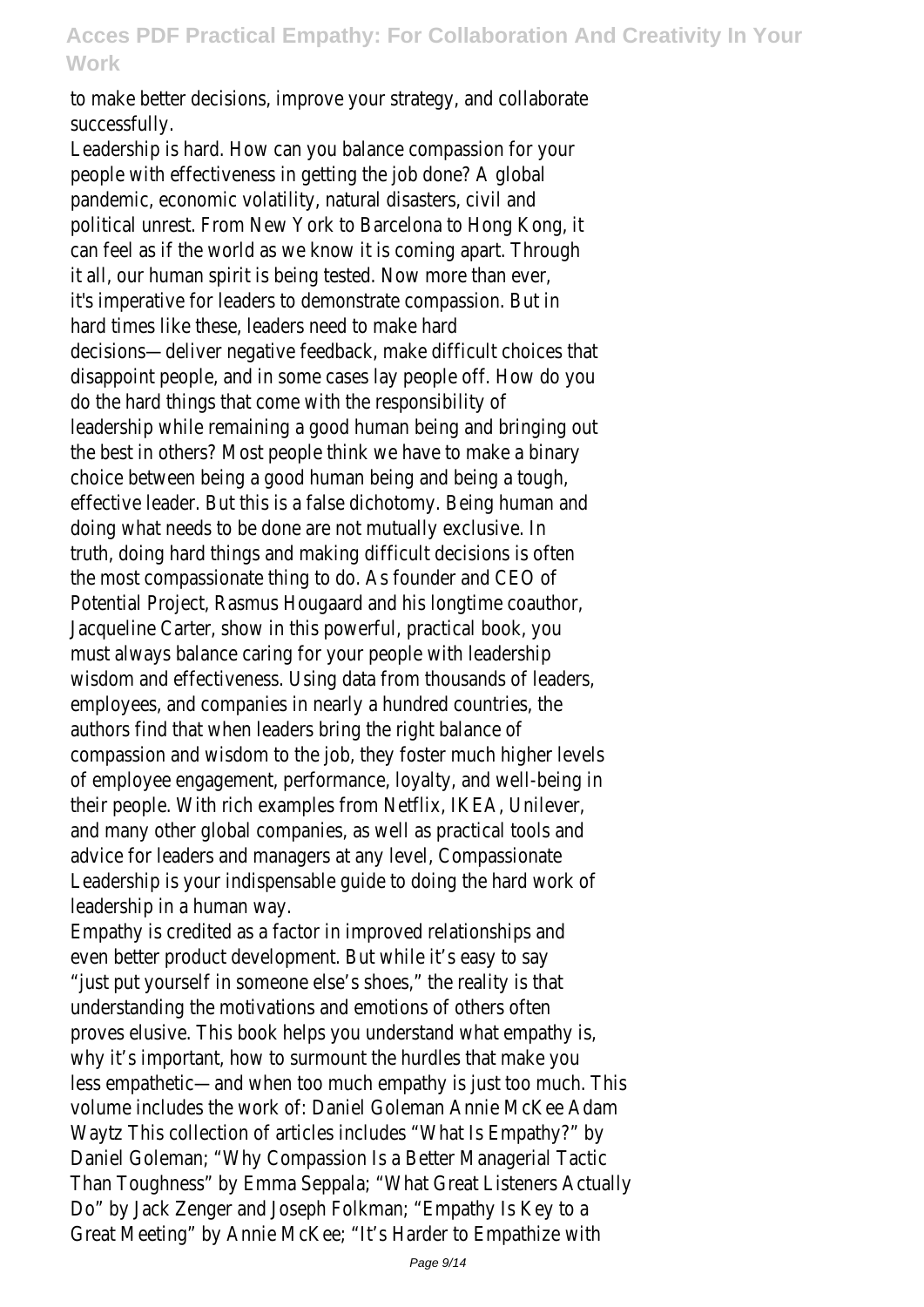People If You've Been in Their Shoes" by Rachel Rutton, Mary-Hunter McDonnell, and Loran Nordgren; "Being Powerful Makes You Less Empathetic" by Lou Solomon; "A Process for Empathetic Product Design" by Jon Kolko; "How Facebook Uses Empathy to Keep User Data Safe" by Melissa Luu-Van; "The Limits of Empathy" by Adam Waytz; and "What the Dalai Lama Taught Daniel Goleman About Emotional Intelligence" an interview with Daniel Goleman by Andrea Ovans. How to be human at work. The HBR Emotional Intelligence Series features smart, essential reading on the human side of professional life from the pages of Harvard Business Review. Each book in the series offers proven research showing how our emotions impact our work lives, practical advice for managing difficult people and situations, and inspiring essays on what it means to tend to our emotional well-being at work. Uplifting and practical, these books describe the social skills that are critical for ambitious professionals to master. Empathy is valued across cultures, and has a profound impact on psychotherapy, our children, and our world. Why then are many human relationships not empathetic? This volume describes in detail the neurobiological, psychological, and social elements involved with empathy. Ideas are brought to life with case examples and reflective questions which help the reader learn ways to overcome empathetic barriers. The book shows how fear, anger, and anxiety all take away the power to feel for others, while also looking at the topic through a global lens. Developing Empathy is an easy-read book, backed by science, useful to the clinician, and to all readers interested in the topic.

Improving Communication and Collaboration Through Critique An Introduction to Design for Social Innovation Creative Conspiracy Life-Changing Tools for Healthy Relationships Slowing Down, Looking Inward, Taking Action

Finding a Path to Bridging Racial Divides

Mission Critical Meetings: 81 Practical Facilitation Techniques

#### Leading with Empathy

*You can launch a new app or website in days by piecing together frameworks and hosting on AWS. Implementation is no longer the problem. But that speed to market just makes it tougher to confirm that your team is actually building the right product. Ideal for agile teams and lean organizations, this guide includes 11 practical tools to help you collaborate on strategy, user research, and UX. Hundreds of real-world tips help you facilitate productive meetings and create good collaboration habits. Designers, developers, and product owners will learn how to build better products much faster than before. Topics*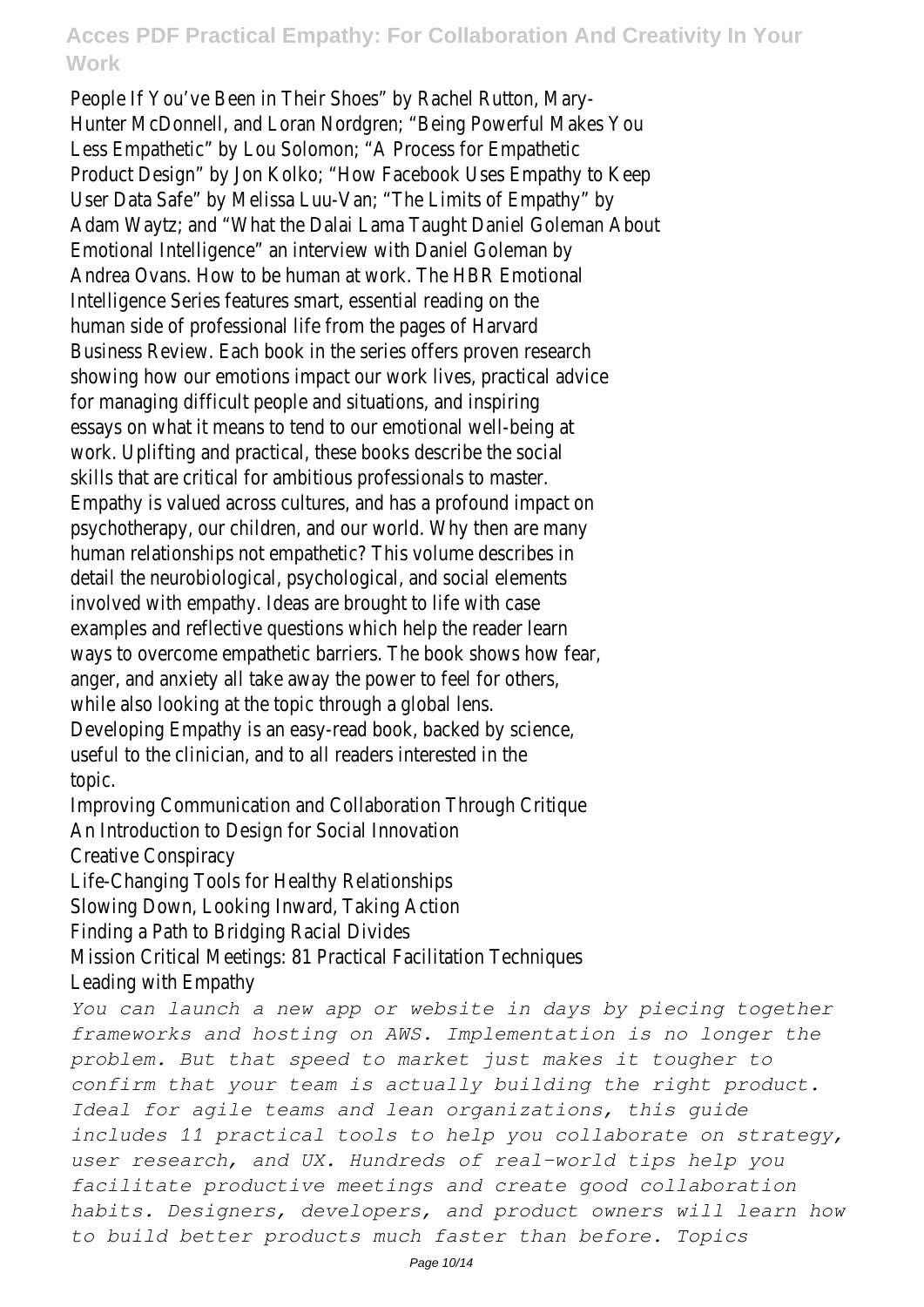*include: Foundations for collaboration and facilitation: Learn how to work better together with your team, stakeholders, and clients Project strategy: Help teams align with shared goals and vision User research and personas: Identify and understand your users and share that vision with the broader organization Journey maps: Build better touchpoints that improve conversion and retention Interfaces and prototypes: Rightsize sketches and wireframes so you can test and iterate quickly The Value of Empathy explores various approaches to understanding empathy and investigates its moral and practical role. The central role of empathy in understanding others, and the need for it in our social and inter-personal encounters, is widely acknowledged by philosophers, social scientists and psychologists alike. Discussions of empathy abound, not only in more specialised academic publications, but also in traditional and social media. Yet neither a clear understanding, nor a uniform definition of this relatively new term is available. Indeed, one difficulty in discussing empathy, in philosophy and beyond, is the profusion of definitions; the difficulty is compounded by a lack of clarity in the distinction between empathy and cognate concepts such as sympathy and compassion. This book has two aims: Chapters 1–5 seek to address the dual concerns of the lack of clarity and profusion of interpretations by suggesting new ways of approaching the topic. The second aim of the book is to connect the more abstract discussions of empathy with its normative functions. Chapters 6–8 engage with the theoretical concerns relevant to the ethics of empathy and raise interesting points about its significance in ethical thought and action. The final four chapters focus on the practical normative significance of empathy by examining the connections between empathy, vulnerability and care in circumstances of ill health. The chapters in this book were originally published in the International Journal of Philosophical Studies. Leading change is not about breaking things - it's about using*

*empathy to enrich the world. In Empathy for Change: How to Create a More Understanding World, former White House entrepreneur-in-residence Amy J. Wilson dives into the intricate science of empathy, debunking common myths and sharing practical uses for a better society. Having built cultures of innovation and change across multiple sectors, she knows that when we do not design with compassion, we remove the humanity and closeness we have to one another. This book touches on: How and why compassion can fuel real change despite its misconceptions Why change is more difficult in the 21st century and what we must do to instill human connection How power, culture, and systems*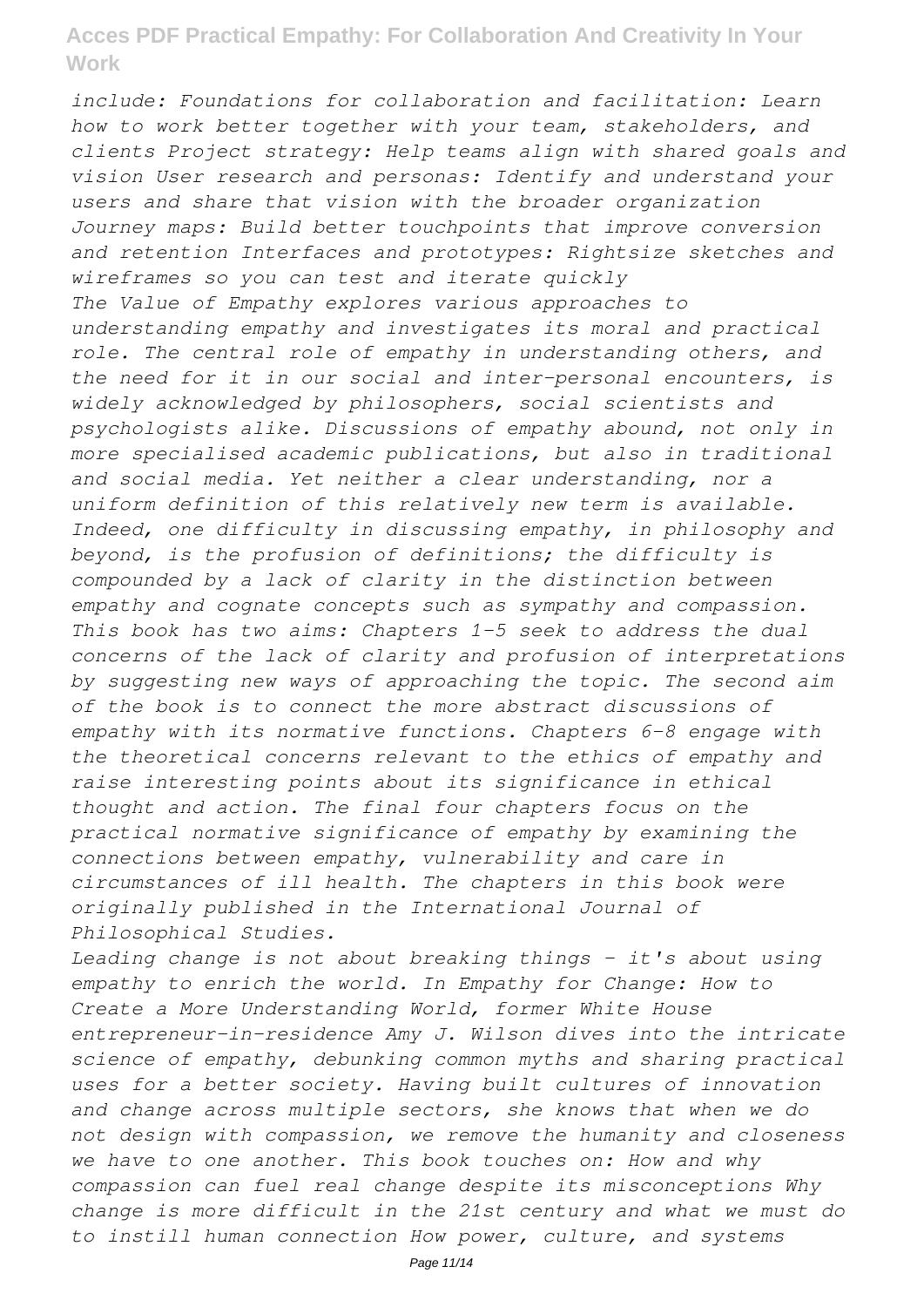*shape our reality and how they can be redesigned What should be combined with empathy to make true positive impact And more! If you are looking for a toolkit to transform the places you live, work and play, this is it. Empathy for Change is the essential guidebook for developing kindness and learning to use it to make a more understanding and equitable future.*

*The groundbreaking exploration of the power of empathy by renowned child-psychiatrist Bruce D. Perry, co-author, with Oprah Winfrey, of What Happened to You? Born for Love reveals how and why the brain learns to bond with others—and is a stirring call to protect our children from new threats to their capacity to love. "Empathy, and the ties that bind people into relationships, are key elements of happiness. Born for Love is truly fascinating." — Gretchen Rubin, author of The Happiness Project From birth, when babies' fingers instinctively cling to those of adults, their bodies and brains seek an intimate connection, a bond made possible by empathy—the ability to love and to share the feelings of others. In this provocative book, psychiatrist Bruce D. Perry and award-winning science journalist Maia Szalavitz interweave research and stories from Perry's practice with cutting-edge scientific studies and historical examples to explain how empathy develops, why it is essential for our development into healthy adults, and how to raise kids with empathy while navigating threats from technological change and other forces in the modern world. Perry and Szalavitz show that compassion underlies the qualities that make society work—trust, altruism, collaboration, love, charity—and how difficulties related to empathy are key factors in social problems such as war, crime, racism, and mental illness. Even physical health, from infectious diseases to heart attacks, is deeply affected by our human connections to one another. As Born for Love reveals, recent changes in technology, child-rearing practices, education, and lifestyles are starting to rob children of necessary human contact and deep relationships—the essential foundation for empathy and a caring, healthy society. Sounding an important warning bell, Born for Love offers practical ideas for combating the negative influences of modern life and fostering positive social change to benefit us all. Empathy in Counseling and Psychotherapy Developing Empathy Surveys That Work Completely Connected Empathy at Scale Discussing Design An Introduction Compassionate Leadership*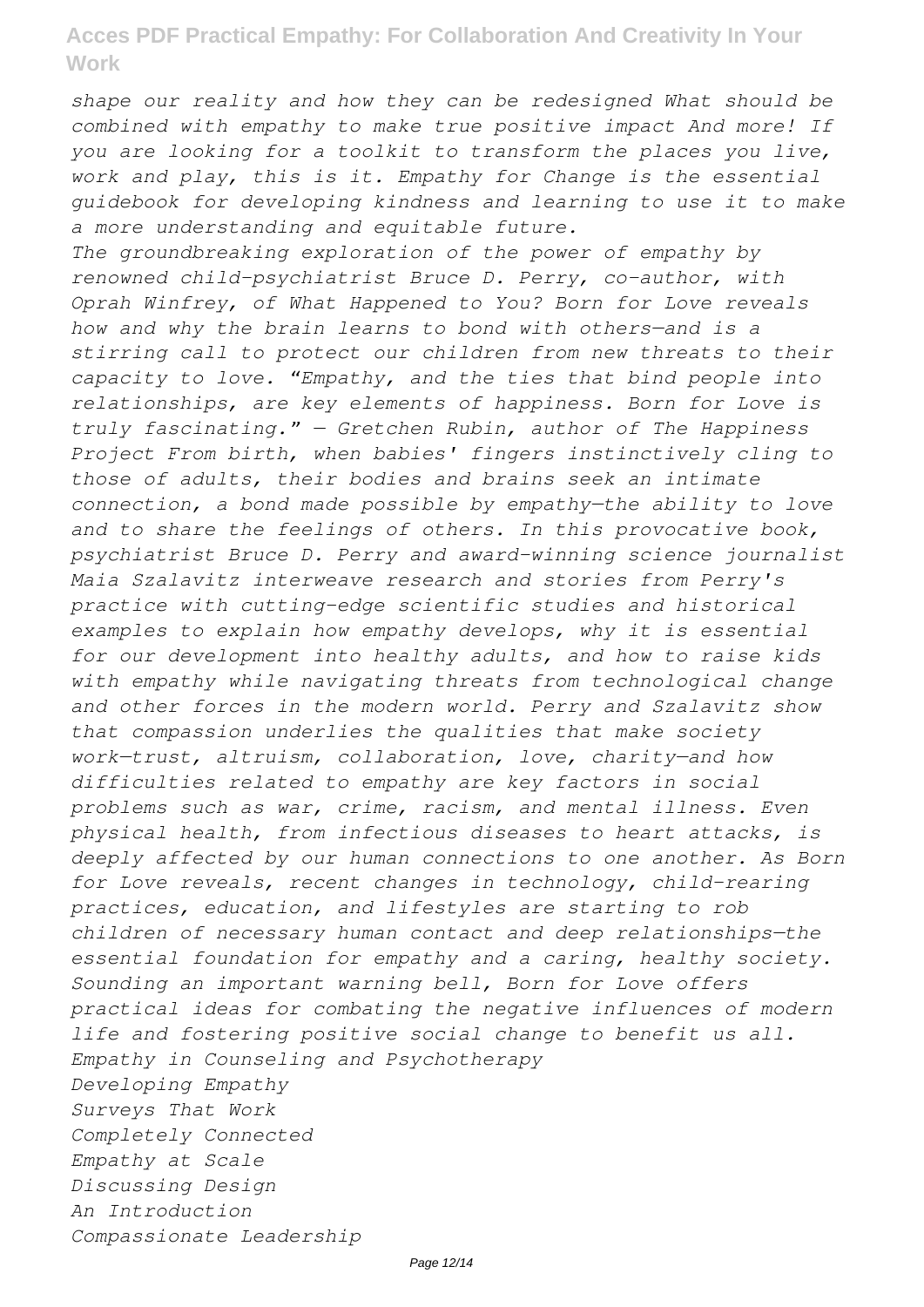*Interviewing is a foundational user research tool that people assume they already possess. Everyone can ask questions, right? Unfortunately, that's not the case. Interviewing Users provides invaluable interviewing techniques and tools that enable you to conduct informative interviews with anyone. You'll move from simply gathering data to uncovering powerful insights about people.*

*"Building on research in brain science, emotional intelligence, and organisational theory, this title answers questions about the true definition of empathy. It presents an exploration into business productivity and office management that offers both real-world insights and practical ways to build transformative empathy skills organisation-wide." --Publisher description.*

*Practical EmpathyFor Collaboration and Creativity in Your WorkRosenfeld Media This unique collection synthesizes insights and evidence from innovators in consumer informatics and highlights the technical, behavioral, social, and policy issues driving digital health today and in the foreseeable future. Consumer Informatics and Digital Health presents the fundamentals of mobile health, reviews the evidence for consumer technology as a driver of health behavior change, and examines user experience and real-world technology design challenges and successes. Additionally, it identifies key considerations for successfully engaging consumers in their own care, considers the ethics of using personal health information in research, and outlines implications for health system redesign. The editors' integrative systems approach heralds a future of technological advances tempered by best practices drawn from today's critical policy goals of patient engagement, community health promotion, and health equity. Here's the inside view of consumer health informatics and key digital fields that students and professionals will find inspiring, informative, and thought-provoking. Included among the topics: • Healthcare social media for consumer informatics • Understanding usability, accessibility, and human-centered design principles • Understanding the fundamentals of design for motivation and behavior change • Digital tools for parents: innovations in pediatric urgent care • Behavioral medicine and informatics in the cancer community • Content strategy: writing for health consumers on the web • Open science and the future of data analytics • Digital approaches to engage consumers in value-based purchasing Consumer Informatics and Digital Health takes an expansive view of the fields influencing consumer informatics and offers practical case-based guidance for a broad range of audiences, including students, educators, researchers, journalists, and policymakers interested in biomedical informatics, mobile health, information science, and population health. It has as much to offer readers in clinical fields such as medicine, nursing, and psychology as it does to those engaged in digital pursuits. The Value of Empathy Why Empathy Is Essential--and Endangered Surrounded by Idiots Perspectives and Practices Applied Empathy For Collaboration and Creativity in Your Work How to Work with People You Don't Agree with Or Like Or Trust Help Any Team Build a Better Experience*

Surveys That Work explains a seven–step process for designing, running, and reporting on a survey that gets accurate results. In a no–nonsense style with plenty of examples about real–world compromises, the